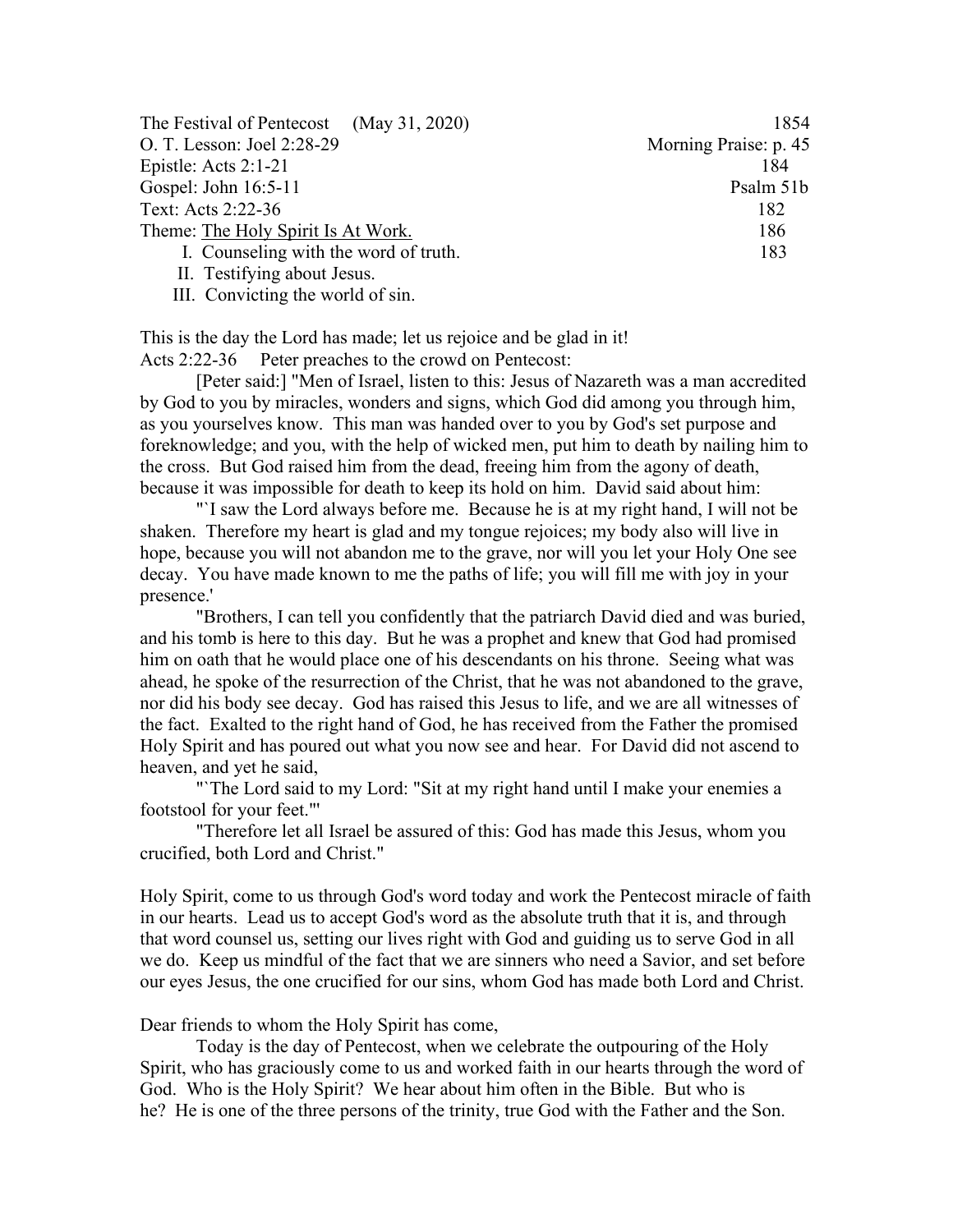We know God the Father as the creator of heaven and earth, and the one who takes care of his creation and provides for us. We know God the Son, Jesus Christ, who came to this earth and died on the cross for our sins. But who is the Holy Spirit? He is perhaps a bit more difficult to get a handle on, yet he is the one who has the closest relationship with us. The Bible tells us that the Holy Spirit lives and works in our hearts through God's word. We could not believe in God by ourselves, but the Holy Spirit works that miracle of faith in us, and strengthens and keeps us in the one true faith. So the Holy Spirit is not some nebulous, obscure being. He is a distinct person, true God, who has an intimate relationship with us. He is our contact with God. Some of you might be wondering what is the difference between the Holy Spirit and the Holy Ghost. There is no difference. Both terms describe and refer to that same person.

Before Jesus died on the cross, he explained to his disciples that he would not be with them physically for very much longer. But he promised them: "I will not leave you as orphans." [Jn. 14:18] "I will ask the Father, and he will give you another Counselor to be with you forever--the Spirit of truth." [Jn. 14:16-17] "The Counselor, the Holy Spirit, whom the Father will send in my name, will teach you all things and will remind you of everything I have said to you." [Jn. 14:26] "When the Counselor comes, whom I will send to you from the Father, the Spirit of truth who goes out from the Father, he will testify about me." [Jn. 15:26] "But when he, the Spirit of truth, comes, he will guide you into all truth." [Jn. 16:13] Jesus also told his disciples that the Holy Spirit "will convict the world of guilt in regard to sin." [John 16:8] In Peter's sermon on the day of Pentecost, we see the Holy Spirit at work. The Holy Spirit Is At Work! Counseling with the word of truth. Testifying about Jesus. And, Convicting the world of sin.

Pentecost was a harvest festival that the Jews celebrated every year. The city of Jerusalem was packed with people from many nations as they came to present the firstfruits of their crops as thank-offerings to the Lord. It is no accident that the Lord chose this day when three continents were represented in Jerusalem, to pour out the Holy Spirit. That day of Pentecost was fifty days after Jesus rose from the dead, ten days after he ascended into heaven. On that day, Jesus' promise to his disciples came true--the Holy Spirit was poured out on them. The believers "were all together in one place. Suddenly a sound like the blowing of a violent wind came from heaven and filled the whole house where they were sitting. They saw what seemed to be tongues of fire that separated and came to rest on each of them. All of them were filled with the Holy Spirit and began to speak in other tongues as the Spirit enabled them." [Acts 2:1-4] Many people from Jerusalem and the visitors from other countries came to see what was going on. And then Peter preached his Pentecost sermon to that great crowd, and 3000 people repented and were baptized.

The tongues of fire, the sound of the violent wind, and the speaking in tongues were special signs that demonstrated that initial outpouring of the Holy Spirit. Those special signs were important on that special day. But sometimes people become so taken up with those signs that they miss the whole point and misunderstand the work of the Holy Spirit. Even on that day of Pentecost, the all-important thing was the word of God, Peter's sermon. That's where we see the Holy Spirit in action, working a bold testimony in Peter, and working the miracle of faith in the hearts of his hearers. It was not the tongues of fire, nor the sound of a violent wind, nor speaking in tongues, but Peter's sermon that caused 3000 people to repent and be baptized on that day.

Could this be the same Peter, the same Peter who on the night before Jesus was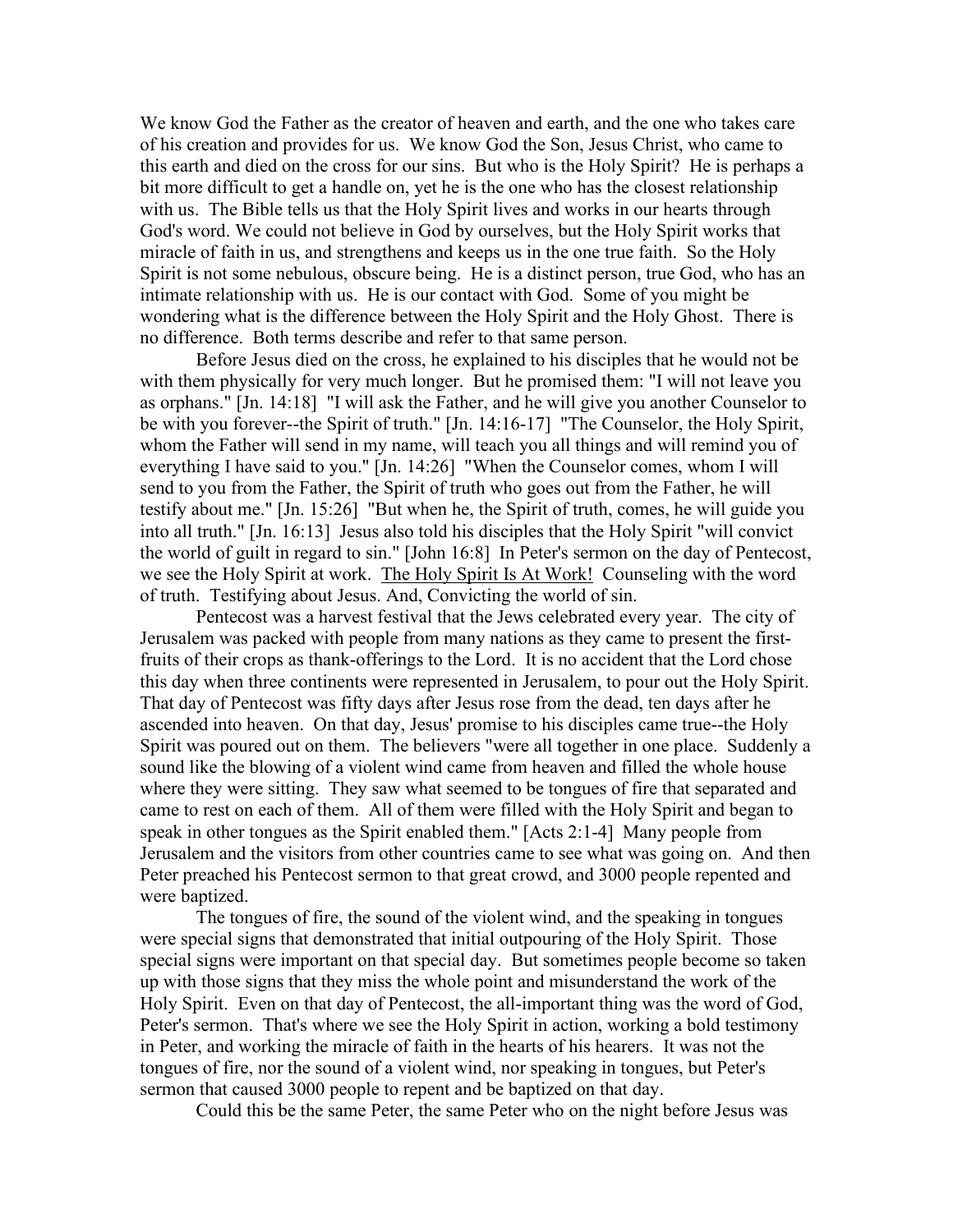crucified cowardly denied him three times? Could this be the same Peter who after Jesus' death hid with the other disciples behind locked doors for fear of the Jews? And now, not only does he face the crowd and speak, but he looks them in the eye and boldly proclaims: "God made this Jesus, whom you crucified, both Lord and Christ." The Holy Spirit produced that bold testimony in Peter.

The Holy Spirit was at work, counseling with the word of truth. Several times in his sermon, Peter quoted from the Old Testament, always assuming, "These words are God's truth." Jesus himself had often quoted the Old Testament as God's truth and stated, "The scripture cannot be broken." The Bible is God's truth, absolute truth. It's author is the Holy Spirit. It clearly says, "Holy men of God spoke as they were carried along by the Holy Spirit." "All Scripture is given by inspiration of God."

The Holy Spirit uses that word of truth to counsel people. Peter's audience was clearly on the wrong track in life. They had killed Jesus and were continuing on in their rejection against him. But through the word of truth, the Holy Spirit was counseling them to see and understand the truth and get them on the right track through the Savior.

At times we could use some counseling. Sometimes our lives turn into a tangled up mess, one problem after another. Where do we turn for answers? Wouldn't it be best to turn to the truth, the truth of God's word and let the Holy Spirit counsel us and guide our lives? How important it is that we keep God's word ever before us, so that we stay on the right track through life, so that we trust in Jesus for forgiveness and turn from those ways that lead to destruction.

There is only one right track in life, and that is the one Jesus has walked for us. The Holy Spirit has one message for us--Jesus Christ, the crucified, is our Savior. In Peter's sermon we see the Holy Spirit at work, testifying about Jesus.

"Men of Israel," Peter said, "listen to this: Jesus of Nazareth was a man accredited by God to you by miracles, wonders and signs, which God did among you through him, as you yourselves know." Many in that crowd had witnessed Jesus' miracles, which proved him to be the very Son of God, the long promised Messiah.

They had crucified Jesus, but by doing so, they were only carrying out God's plan. They could not so easily get rid of Jesus, as Peter explained: "God raised him from the dead, freeing him from the agony of death, because it was impossible for death to keep its hold on him. David said about him [in Psalm 16]:`I saw the Lord always before me. Because he is at my right hand, I will not be shaken. Therefore my heart is glad and my tongue rejoices; my body also will live in hope, because you will not abandon me to the grave, nor will you let your Holy One see decay. You have made known to me the paths of life; you will fill me with joy in your presence." Peter explains that David was not speaking about himself, but rather, "seeing what was ahead, spoke of the resurrection of the Christ, that he was not abandoned to the grave, nor did his body see decay." The Bible clearly proclaimed that the Savior would die and rise from the dead.

And now where is this Jesus? Peter says he is "exalted to the right hand of God," the position of power and glory, ruling over all things in heaven and on earth, as Scripture also had proclaimed in Psalm 110: "The Lord said to my Lord: `Sit at my right hand until I make your enemies a footstool for your feet.'" Peter explains that obviously, David did not ascend to heaven; rather, in the Psalm he spoke those words about his Lord.

And Peter adds the final touch, that now on Pentecost, this risen and ascended Lord Jesus has poured out the Holy Spirit as he had promised he would. "Therefore let all Israel be assured of this: God has made this Jesus, whom you crucified, both Lord and